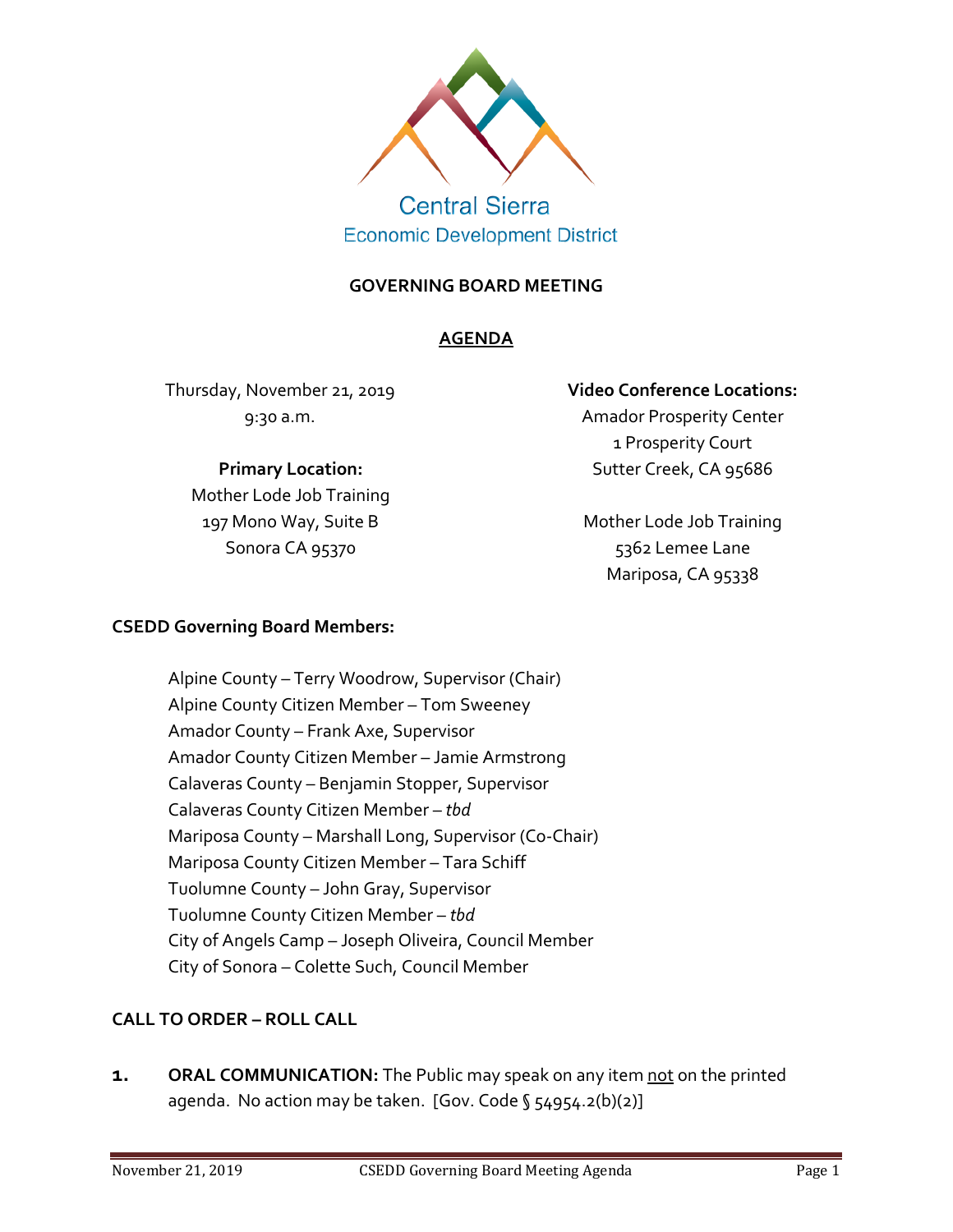- **2. CONSENT AGENDA:** The following Consent Agenda items are expected to be routine. They will be acted upon by the District Board at one time. Any Board Member, staff member or interested person may request that any Consent items be removed for discussion.
	- a. Approval of the Minutes of the August 15, 2019 meeting of the CSEDD Governing Board

#### **3. ACTION ITEMS:**

a. None

#### **4. INFORMATION/DISCUSSION ITEMS:**

- a. Discussion of Calaveras & Tuolumne County citizen members
- b. Incentives for foreign investment through GO-Biz
- c. Zoom Prospector update (with MLS integration to populate listings)
- d. USDA Grant update
- e. **Guest Presentation: Workforce Housing Concept and Data by Daniel Dokhanian, Mulholland Drive Co.**

#### **5. NEXT MEETING(S):**

a. 2020 meeting dates (all at 9:30 AM on Thursday at MLJT Sonora) February 20, May 21; August 20; November 19

## **6. ADJOURN**

In accordance with the American with Disabilities Act, if you need special assistance (i.e. auxiliary aids or services) in order to participate in this public meeting, please contact the Administrative Assistant of Mother Lode Job Training (MLJT) at 209-588-1150. Notification 48 hours prior to the start of the meeting will enable the Administrative Assistant to make reasonable accommodations to ensure accessibility to this meeting.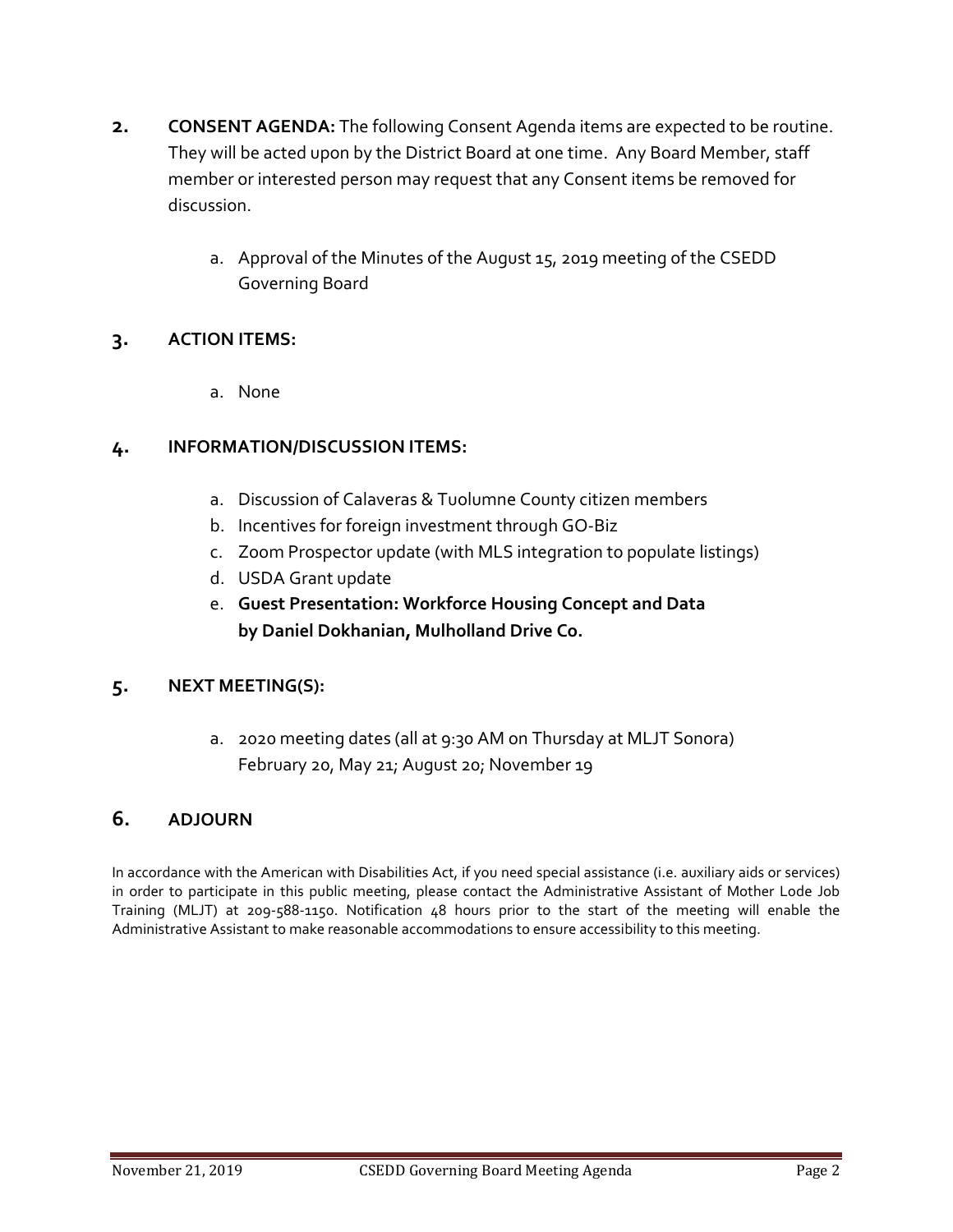

**Central Sierra Economic Development District** 

#### **GOVERNING BOARD MEETING**

#### **AGENDA**

Thursday, August 15, 2019 9:30 a.m.

## **Primary Location:**

Mother Lode Job Training 197 Mono Way, Suite B Sonora CA 95370

#### **Video Conference Locations:**

Amador Prosperity Center 1 Prosperity Court Sutter Creek, CA 95686

Mother Lode Job Training 5362 Lemee Lane Mariposa, CA 95338

#### **Present CSEDD Governing Board Members:**

Alpine County – Terry Woodrow, Supervisor (Chair) Amador County – Frank Axe, Supervisor Amador County Citizen Member – Jamie Armstrong Calaveras County – Benjamin Stopper, Supervisor Mariposa County – Marshall Long, Supervisor (Co-Chair) Mariposa County Citizen Member – Tara Schiff Tuolumne County – John Gray, Supervisor- *represented by Alt. Ryan Campbell* City of Angels Camp – Joseph Oliveira, Council Member

## **Absent CSEDD Governing Board Members:**

Alpine County Citizen Member – Tom Sweeney City of Sonora – Colette Such, Council Member

## **Guests:**

Tim Miller – City Administrator, City of Sonora Debi Bautista – Clerk and Auditor-Controller, Tuolumne County Carlyn Drivdahl – Deputy County Counsel, Tuolumne County

#### **CALL TO ORDER – ROLL CALL**

*Meeting called to order by T. Woodrow, roll call taken by K. Smith, quorum present.*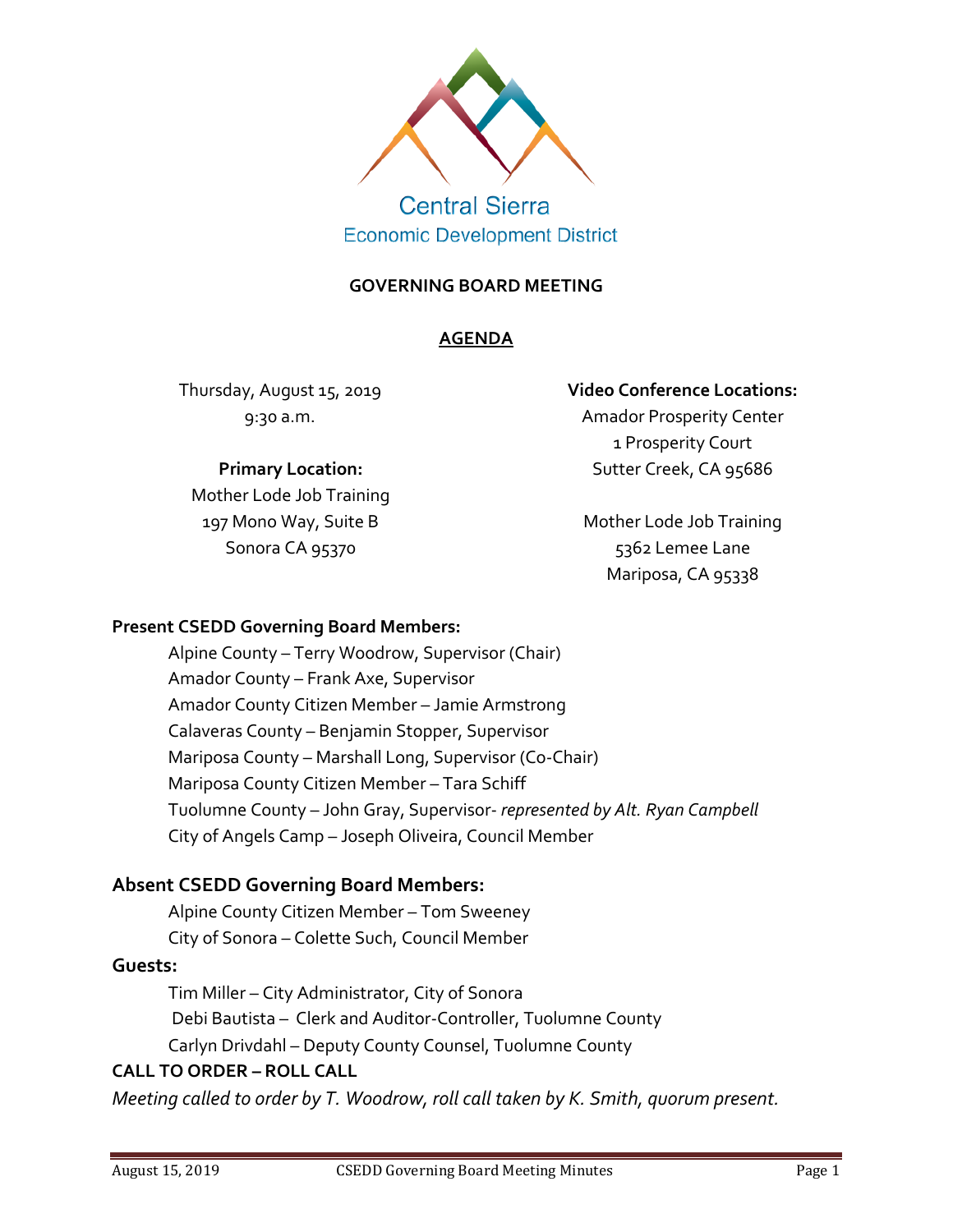#### **1. ORAL COMMUNICATION:**  *None*

- **2. CONSENT AGENDA:** The following Consent Agenda items are expected to be routine. They will be acted upon by the District Board at one time. Any Board Member, staff member or interested person may request that any Consent items be removed for discussion.
	- *a. Approval of the Minutes of the May 16, 2019 meeting of the CSEDD Governing Board. Minutes approves (M) F. Axe (S) B. Stopper, ayes carried, 2 abstain, 2 absent.*

## **3. ACTION ITEMS:**

a. None

## **4. INFORMATION/DISCUSSION ITEMS:**

- a. Discussion of Calaveras & Tuolumne County citizen members *Discussion suggested members recruit Economic Development representatives for the remaining CSEDD Board vacancies. Board members agreed to reach out to representatives of economic development for Tuolumne and Calaveras Counties.*
- b. Report on CALED Rural Economic Development Exchange August 7-8 in Eureka (Tara Schiff)

*Tara Schiff, 7 year member of CALED, explained that CALED recently participated in a rural Economic Development summit called the Rural Economic Development Exchange. The goal of the exchange is to build a network with similar communities and agencies, discuss common problems faced by rural areas and share effective resources and solutions. T.Schiffshared that topics covered at the summit included Economic Resiliency, Sharing Resources, ADA Compliancy, Broadband and more. She notified the board of a grant opportunity for Emergency and Disaster Preparation, which could be used for things like infrastructure and broadband in rural counties through out California.*

c. Incentives for foreign investment through GO-Biz *GO-Biz is California's single point of contact for economic development and job creation efforts. T.Schiff addressed the board on this matter. Tara explained that she had recently spoken with representatives from GO-Biz about the possibility*